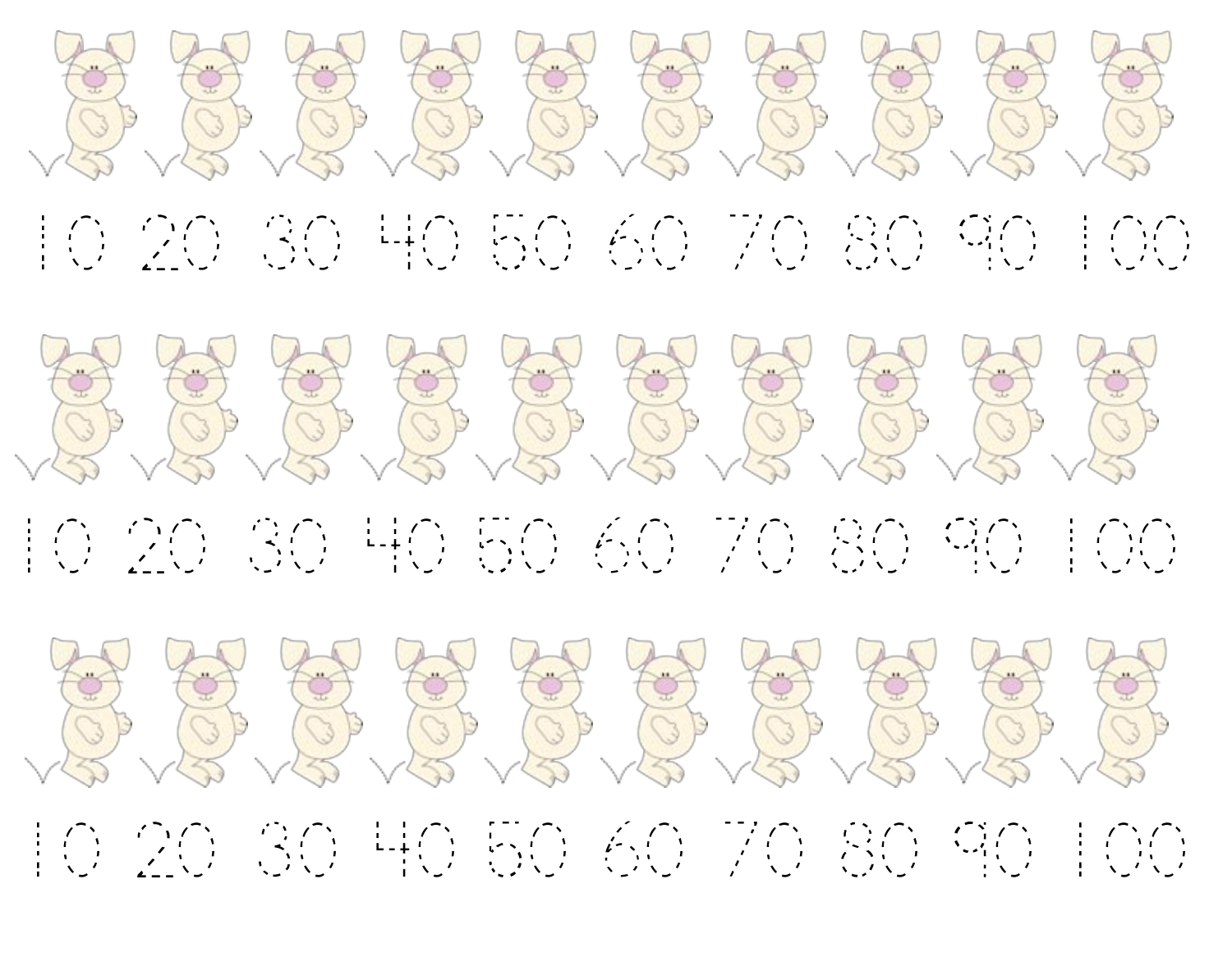

What's Missing? Fill in the missing numbers as you count by 10's to 100.



What's Missing? Fill in the missing numbers as you count by 10's to 100.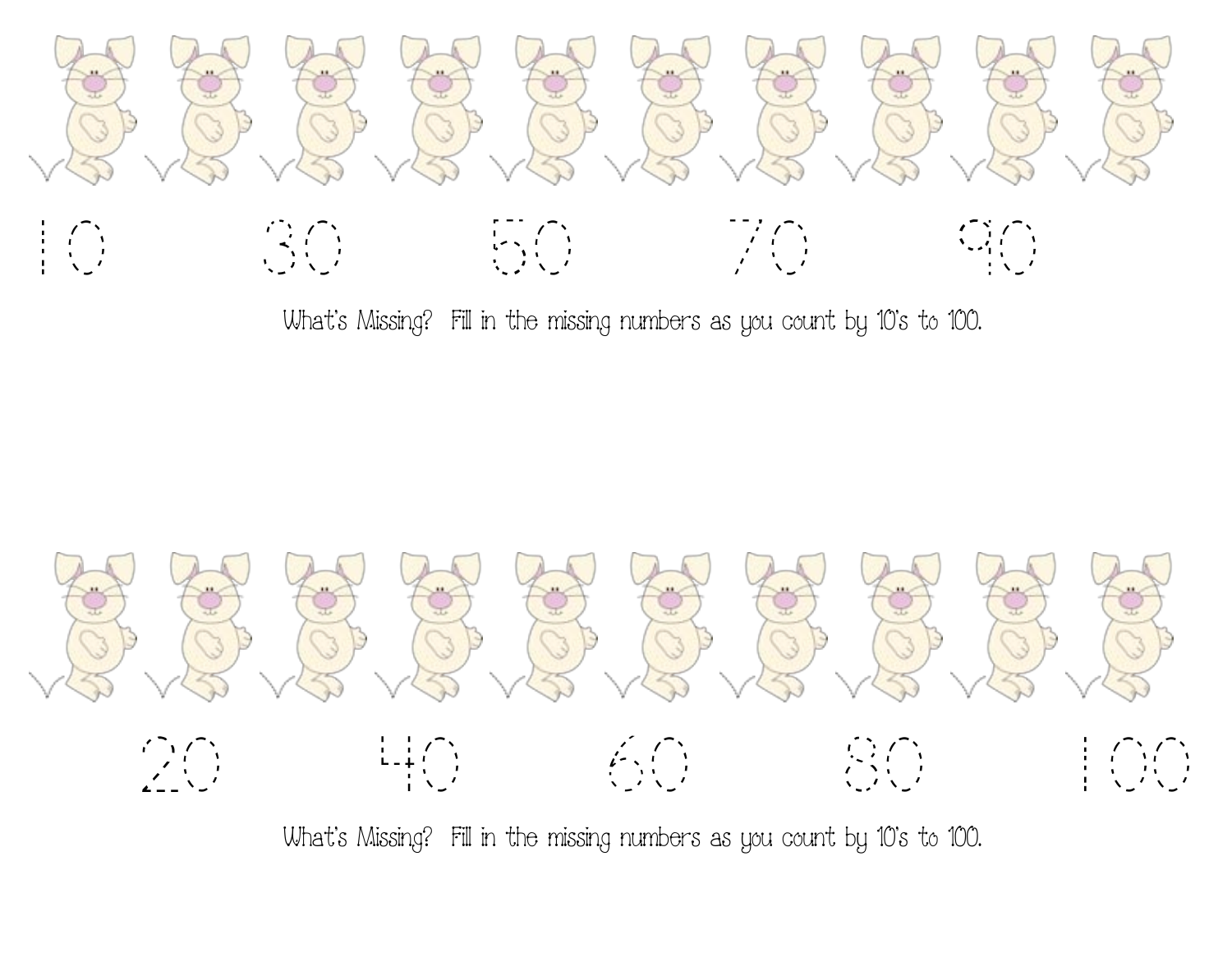

Students trace and then write the numbers. You can also just run these off as a large review bookmark.

\_\_\_\_\_\_\_\_\_\_\_\_\_\_\_\_\_\_\_\_\_\_\_\_\_\_\_\_\_\_\_\_\_\_\_\_\_\_\_\_\_

\_\_\_\_\_\_\_\_\_\_\_\_\_\_\_\_\_\_\_\_\_\_\_\_\_\_\_\_\_\_\_\_\_\_\_\_\_\_\_\_\_

\_\_\_\_\_\_\_\_\_\_\_\_\_\_\_\_\_\_\_\_\_\_\_\_\_\_\_\_\_\_\_\_\_\_\_\_\_\_\_\_\_

\_\_\_\_\_\_\_\_\_\_\_\_\_\_\_\_\_\_\_\_\_\_\_\_\_\_\_\_\_\_\_\_\_\_\_\_\_\_\_\_\_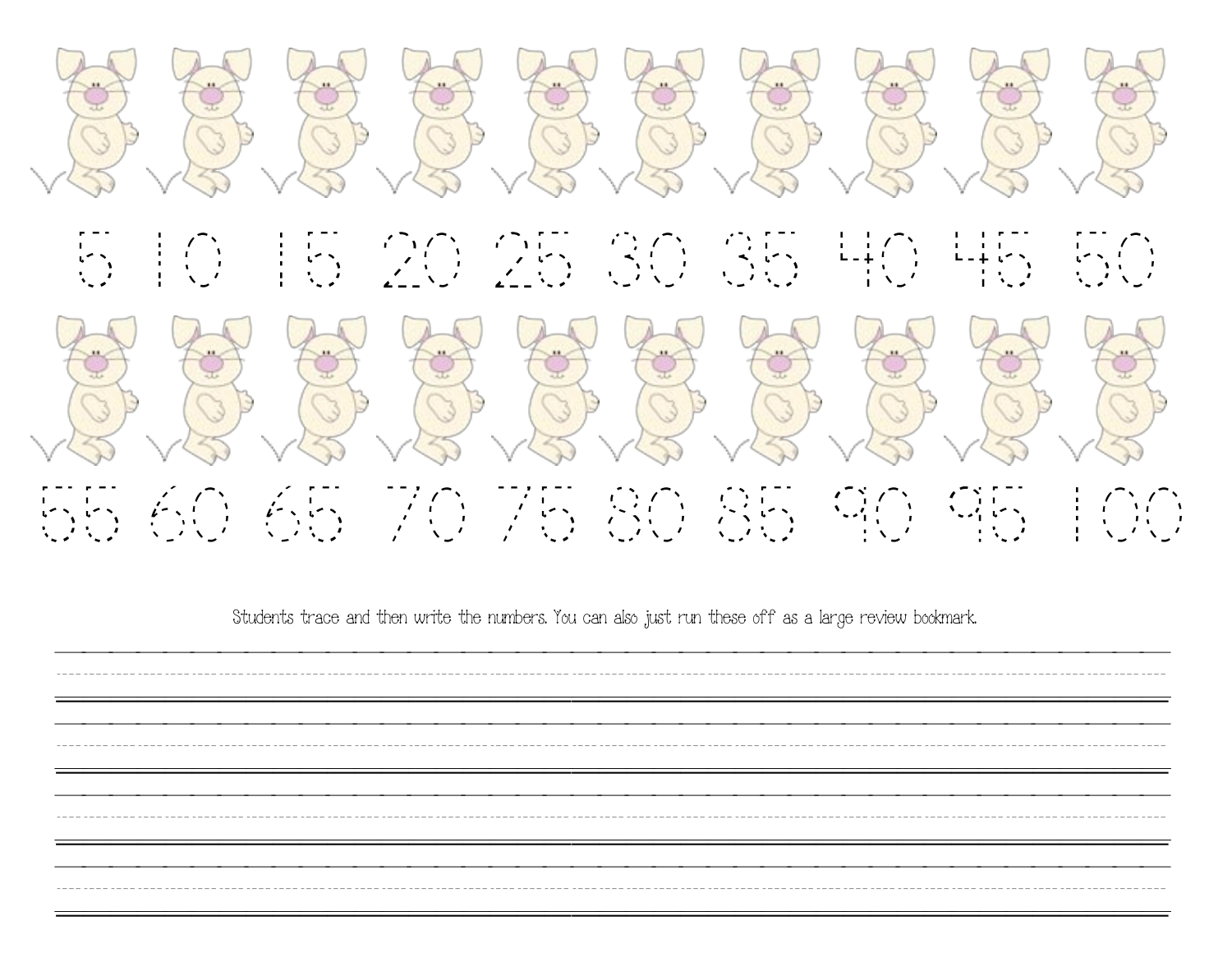

## What's Missing?

Fill in the missing numbers as you count by 5's to 100.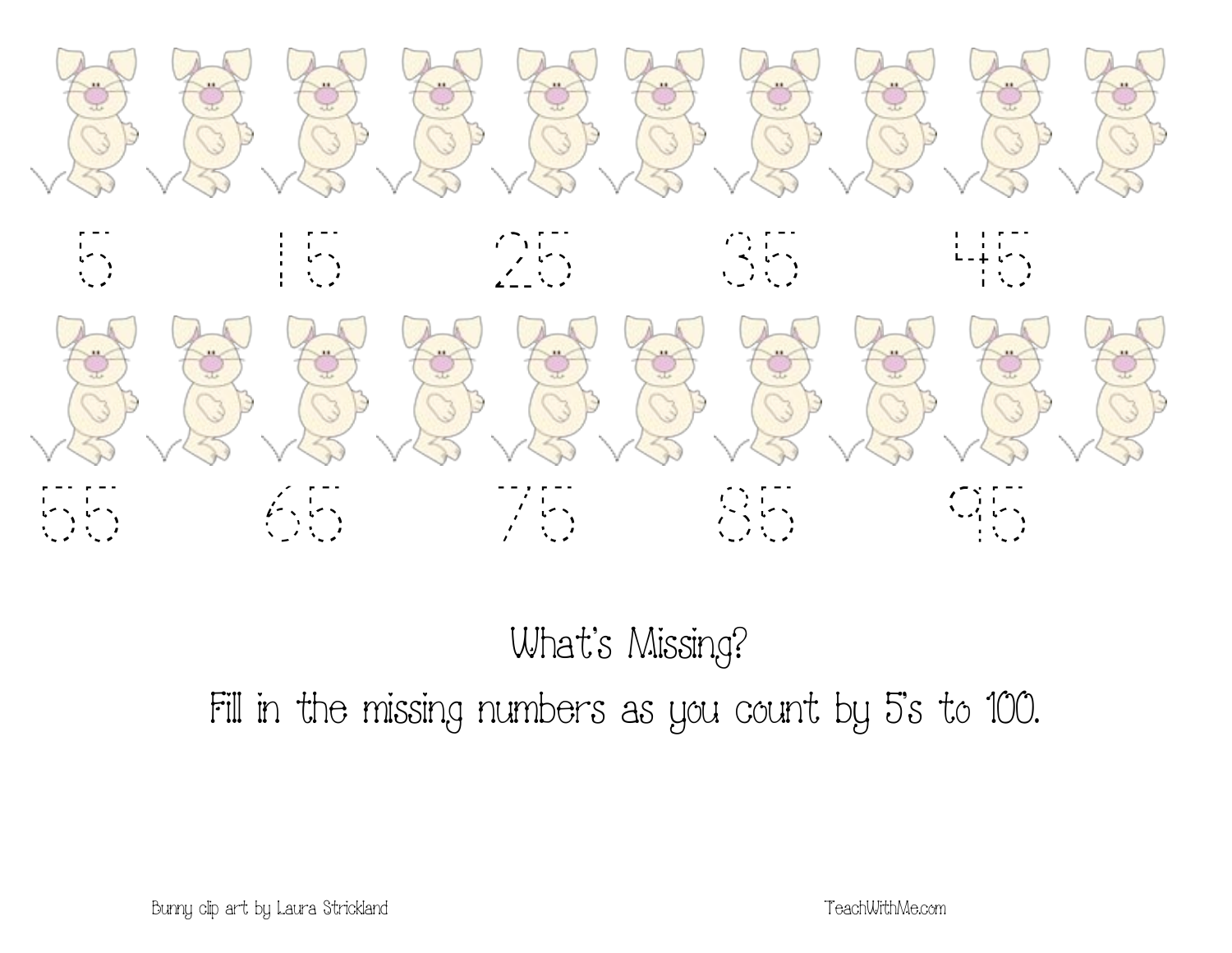



## What's Missing?

Fill in the missing numbers as you count by 5's to 100.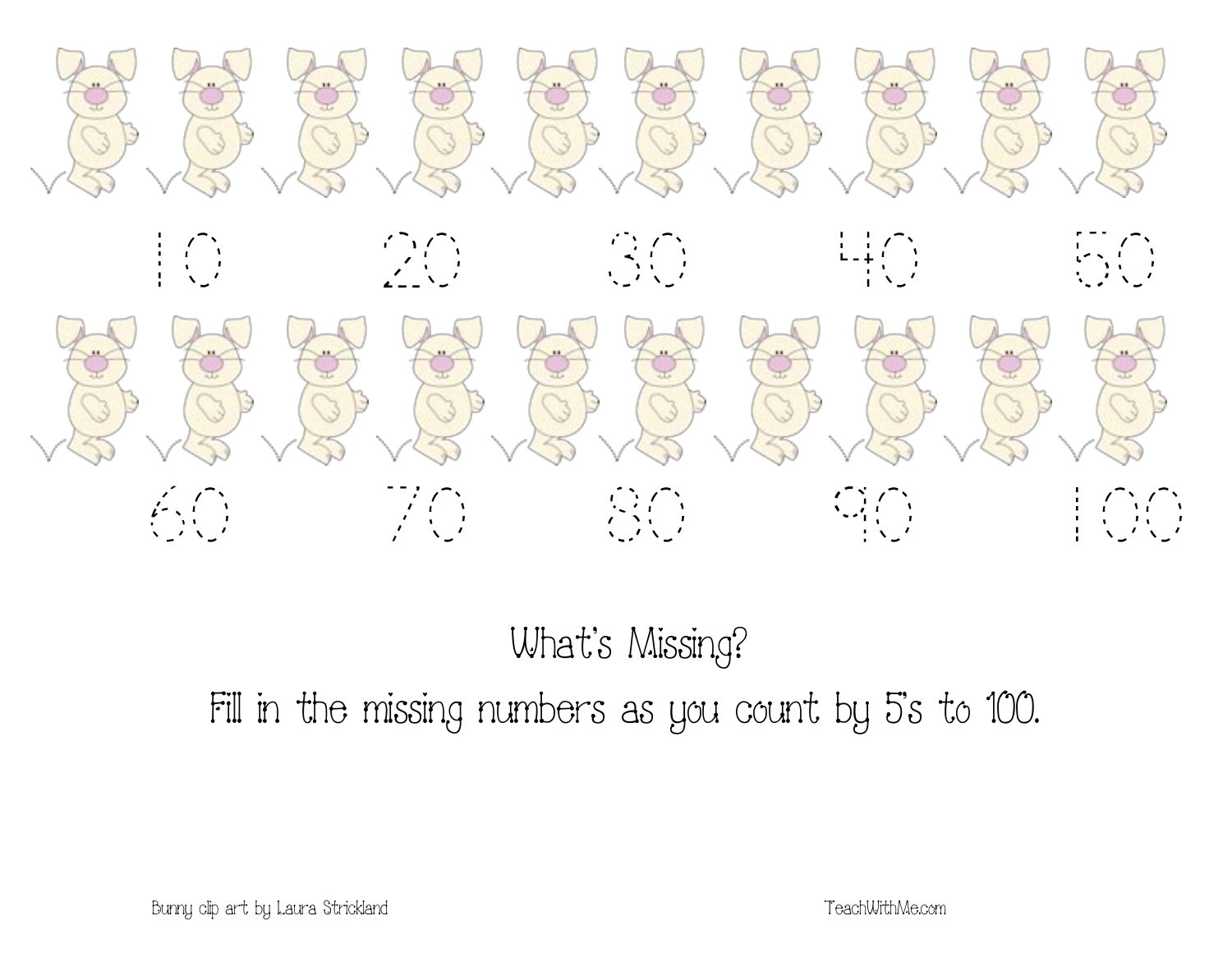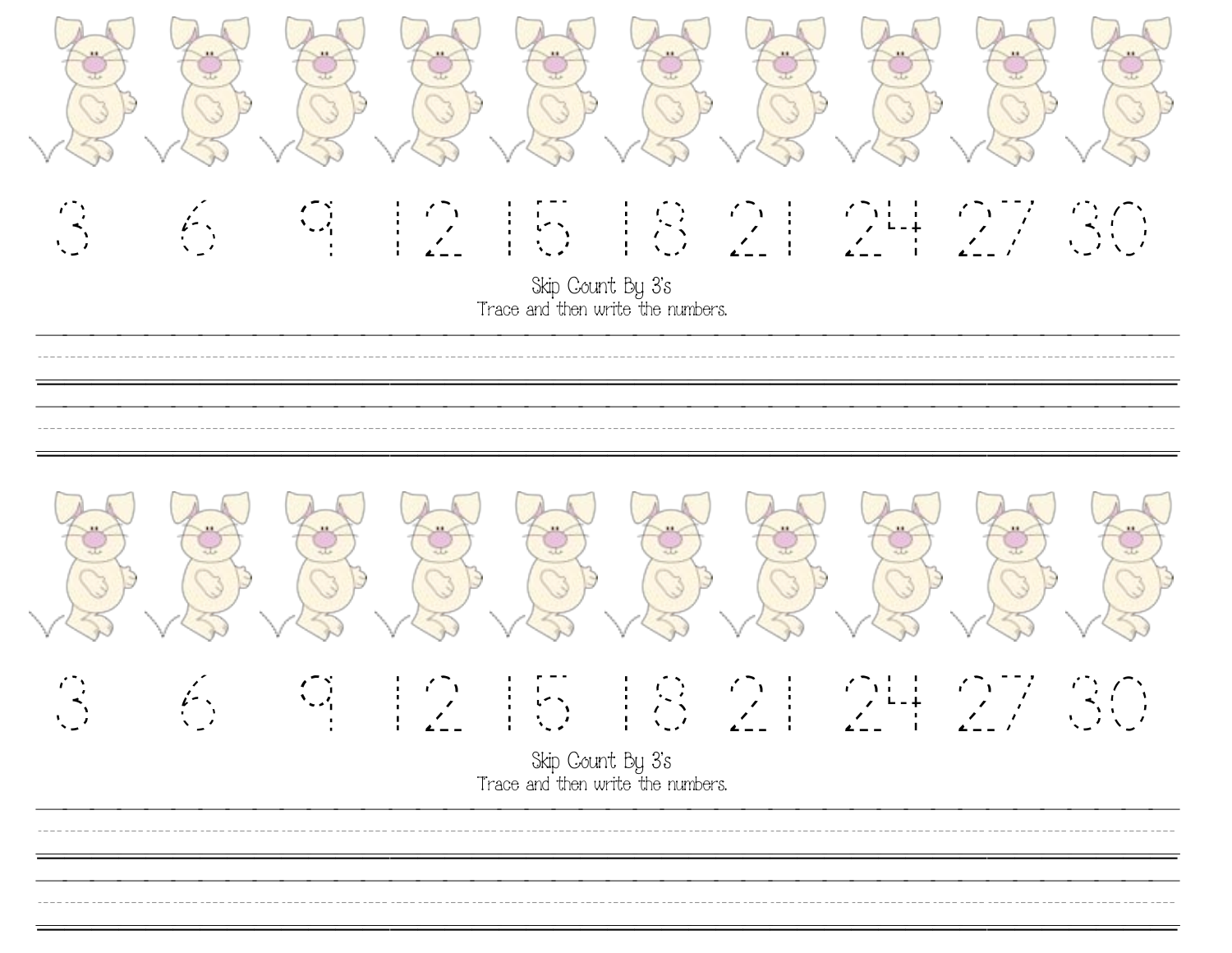

What's Missing? Skip count by 3's to fill in the missing numbers.



What's Missing? Skip count by 3's to fill in the missing numbers.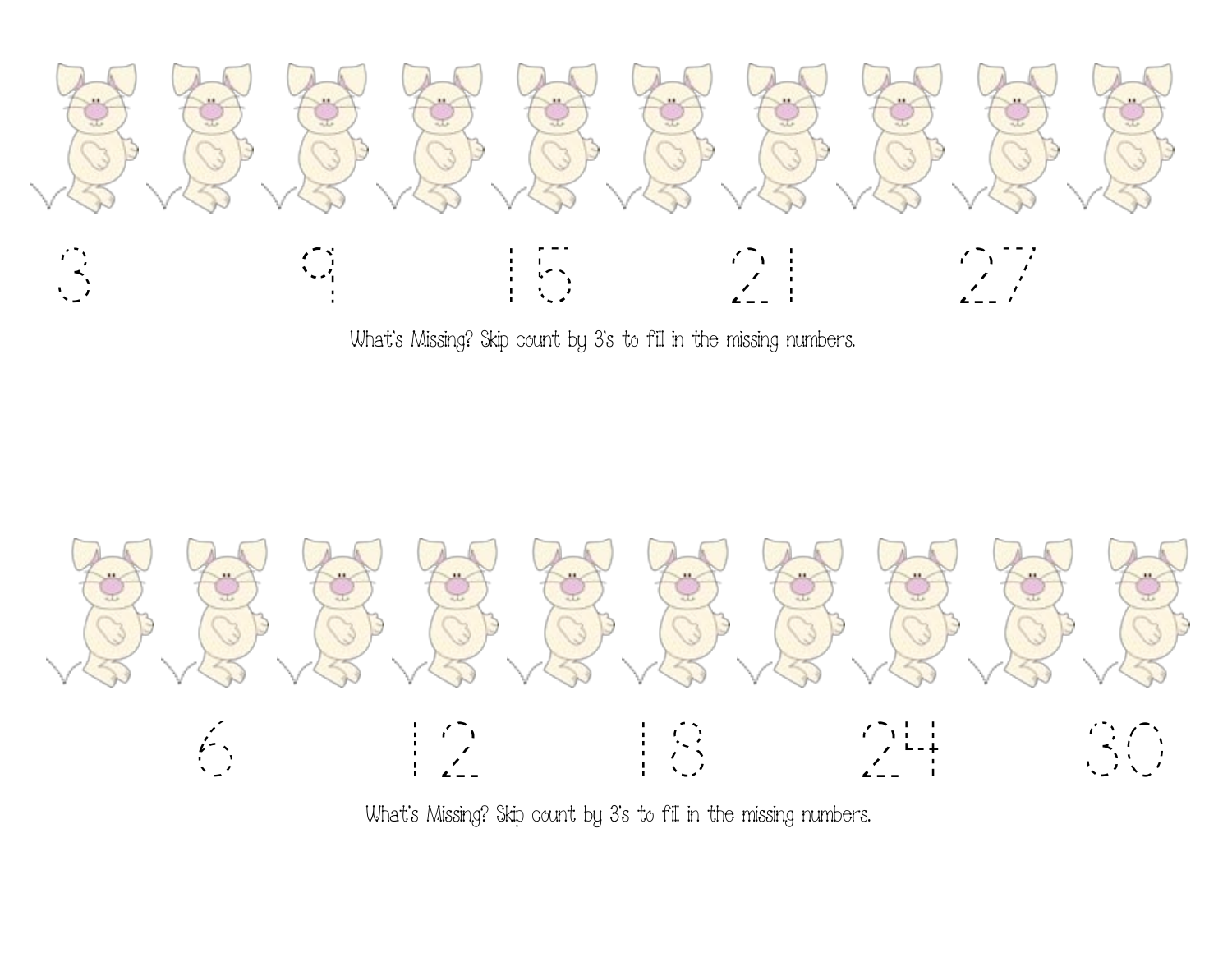

\_\_\_\_\_\_\_\_\_\_\_\_\_\_\_\_\_\_\_\_\_\_\_\_\_\_\_\_\_\_\_\_\_\_\_\_\_\_\_\_\_\_

\_\_\_\_\_\_\_\_\_\_\_\_\_\_\_\_\_\_\_\_\_\_\_\_\_\_\_\_\_\_\_\_\_\_\_\_\_\_\_\_\_\_

\_\_\_\_\_\_\_\_\_\_\_\_\_\_\_\_\_\_\_\_\_\_\_\_\_\_\_\_\_\_\_\_\_\_\_\_\_\_\_\_\_\_

\_\_\_\_\_\_\_\_\_\_\_\_\_\_\_\_\_\_\_\_\_\_\_\_\_\_\_\_\_\_\_\_\_\_\_\_\_\_\_\_\_\_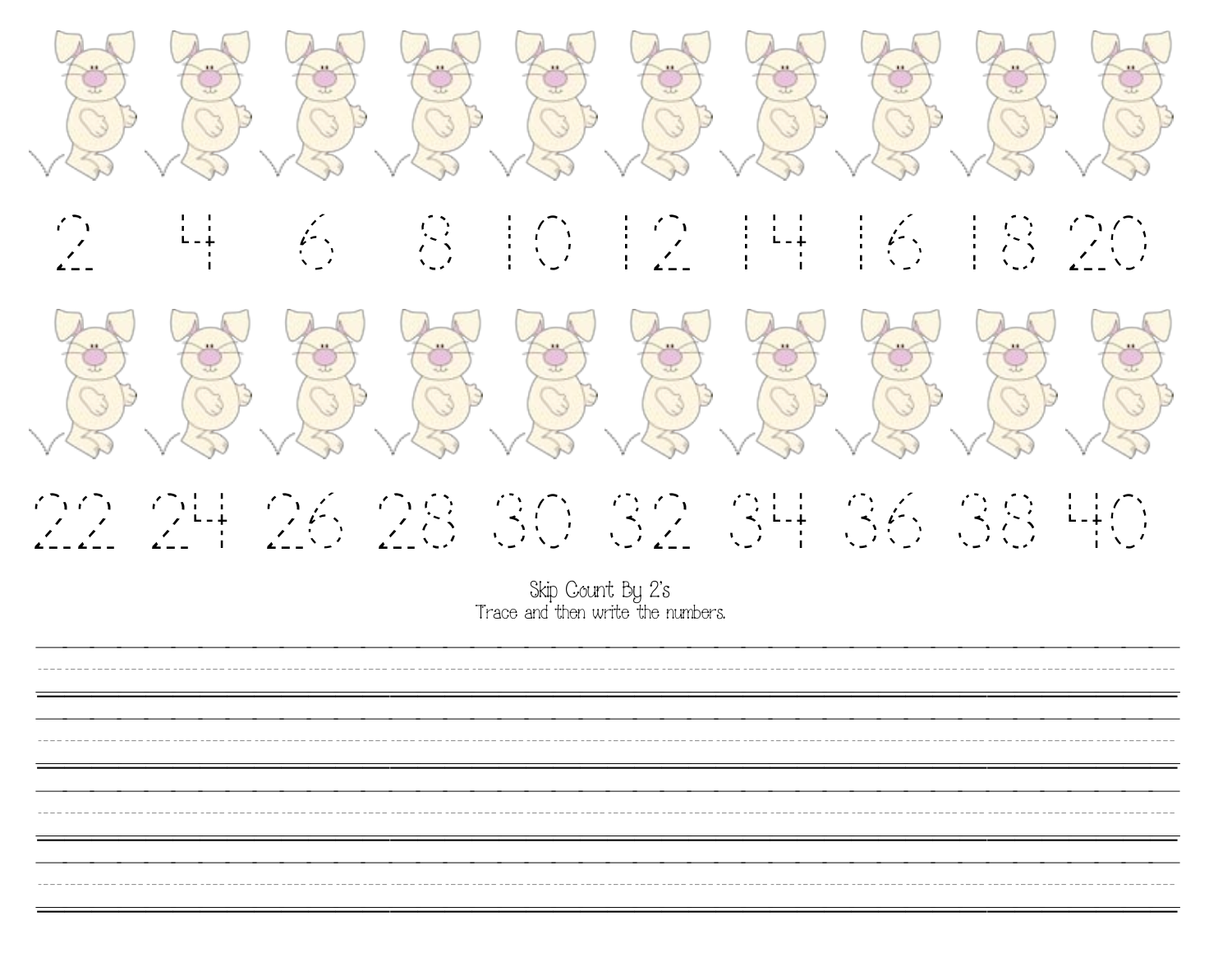

What's Missing? Skip count by 2's to fill in the missing numbers.